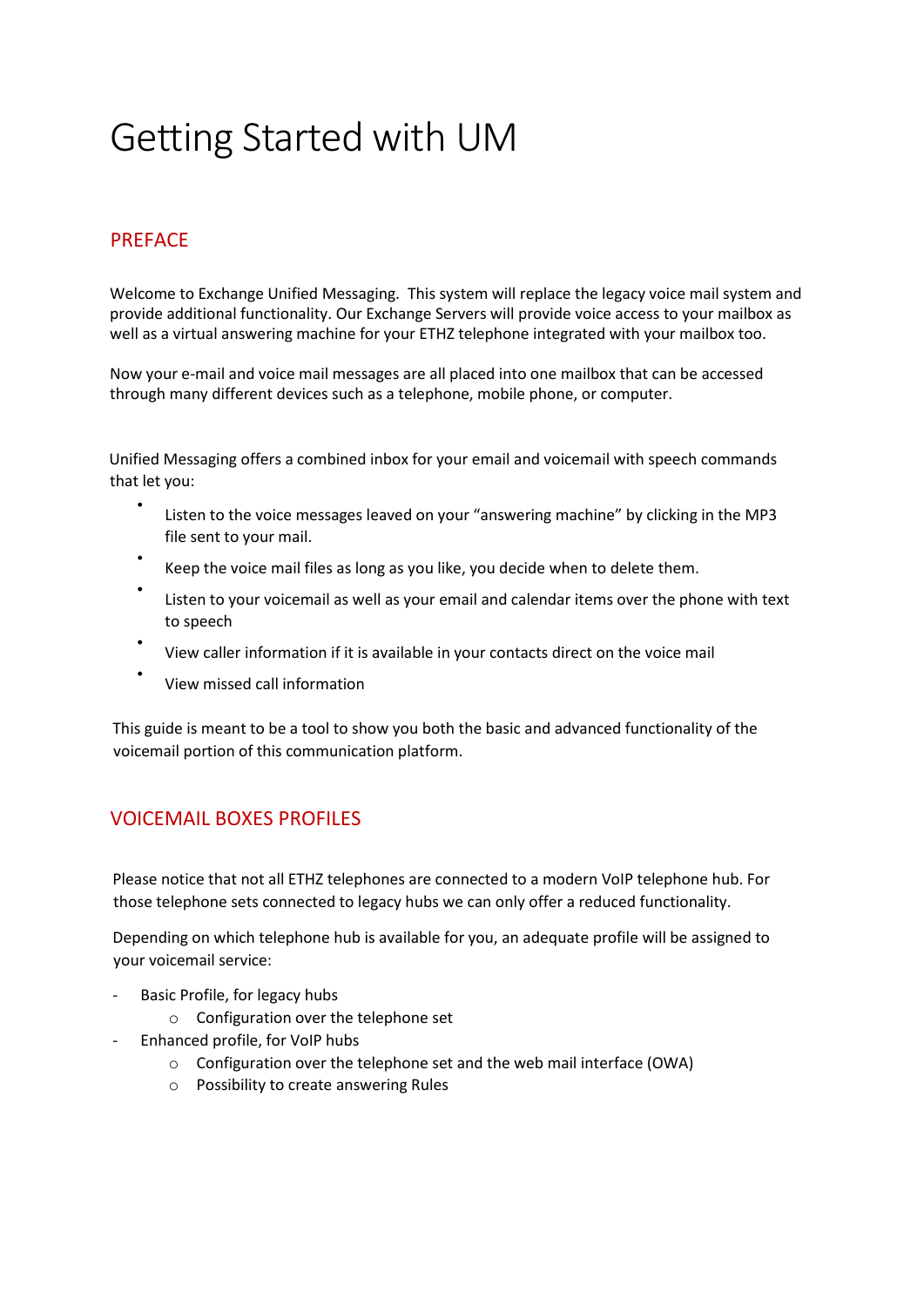# TYPES OF VOICEMAIL BOXES

#### Individual Voicemail Users

This is the most common type of mailbox. After your Exchange mailbox and your telephone number have been enabled for Unified Messaging Voicemail you will receive a welcome email from Exchange containing:

- The telephone number to access voice mail (39990)
- Your UM Policy (Enhance(/Basic)
- Your extension number
- A random generated PIN

## Shared & Departmental Voicemail Users

A shared or departmental voicemail box is set up for situations when more than one person manages the messages. The shared departmental voicemail box must be attached to an email address so that both email messages and voicemail messages are captured in the same account.

Setting up such a voicemail box requires coordination between all the individuals who have access because one person will need to record the name and greeting as well as change the PIN. Once these steps are taken the voicemail can be managed entirely through Outlook. However, the PIN should be communicated to all users as access is needed through the telephone at any time.

# HOW TO SET UP YOUR VOICEMAIL

#### First Time Set Up From a Phone

Before you begin setting up your voice mail greeting, you will need to know your PIN. Your PIN will be sent to you in an e-mail message from the UM Server.

The first time you dial into your mailbox you will be asked to set up your greeting and name identifier.

- 1. Call extension 39990 on your desk phone
- 2. If you are not calling from your office phone, you will need to enter your 5 digit extension. The automated system will pronounce your name.
- 3. Enter your PIN and press #.
- 4. Follow the prompts to record your name in your own voice. This will serve as identification to you callers.
- 5. Follow the prompts to record a personal greeting which will be played to callers when you are not able to answer. You can always change this later. (If you don't record a greeting, a standard greeting will be played.)
- 6. The first site setup is complete when you hear the system say: "Your voice mail has been set up. Please say voice mail, e-mail, calendar, personal contacts, directory or personal options."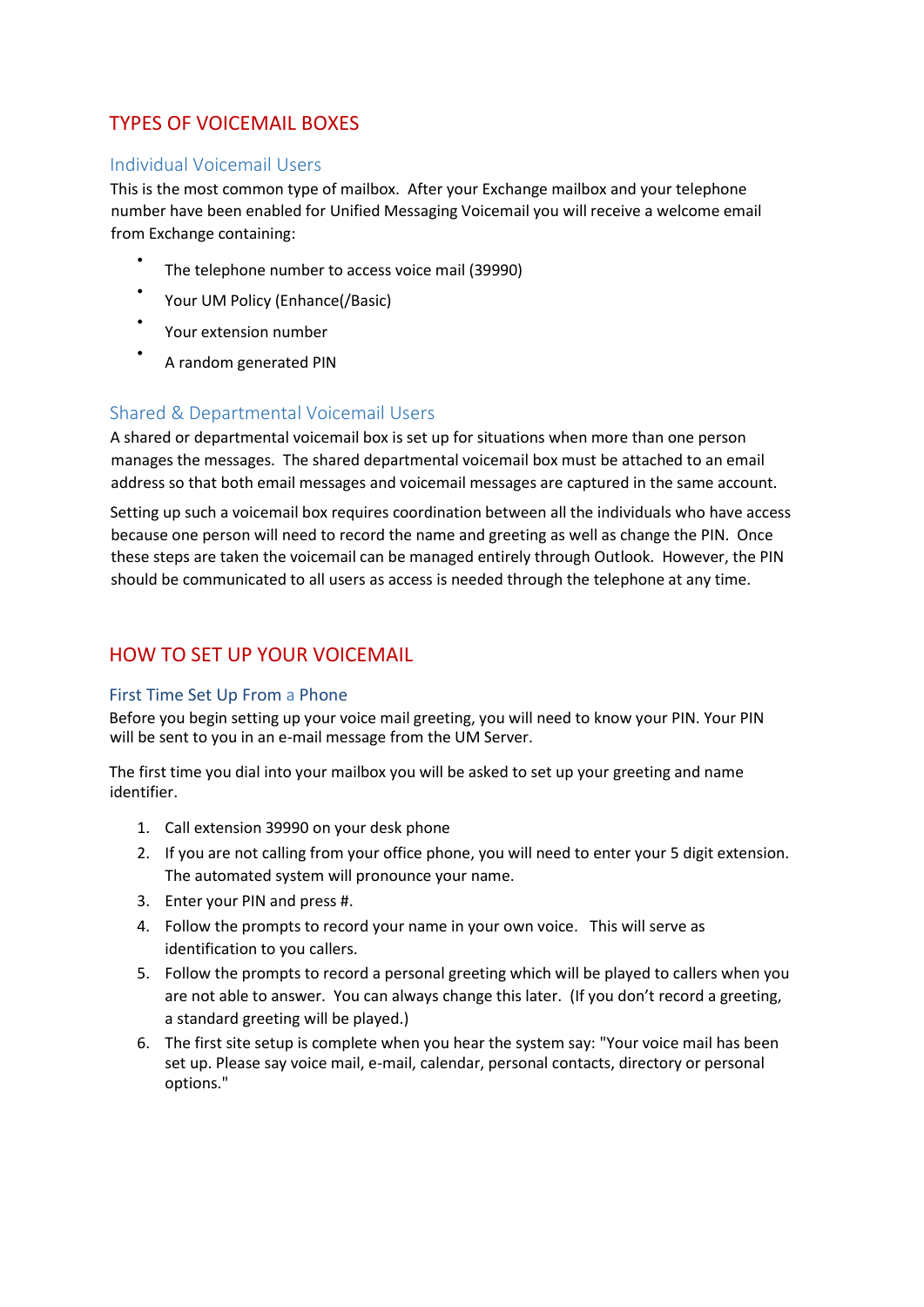## HOW TO USE YOUR VOICEMAIL

Once your voice mail is configured you only have to forward your calls on your telephone apparat to the number **39990**.

To deactivate the voice mail simply deactivate the forward in your telephone apparat.

# HOW TO ACCESS YOUR VOICEMAIL

Access Your Voicemail from a Phone

- 1. Call extension 39990 on your desk phone or dial the access phone number: +41 44 63 39990.
- 2. If you are calling from a different telephone as yours, you will be asked for your telephone extension.
- 3. You will hear your name and a request for your PIN.
- 4. Enter your PIN and press #. Then you will hear something similar to: "You have 3 new voice messages, 4 new e-mail messages, and your next meeting is at 9 A.M. Please say voice mail, e-mail, calendar, personal contacts, directory or personal options."
- 5. Say "Voice Mail".
- 6. The system will open your mailbox and play the voice mail messages. Here are a few useful voice commands while listening to your voice mail:
	- "Next" Plays the next voice mail message
	- "Previous" Plays the previous voice mail message
	- "Delete Message" Deletes the current voice mail message
	- "Forward" Forwards the voice mail to another user
	- "Faster" Plays the current voice mail message faster
	- "Slow down" Plays the current voice mail message more slowly
	- "Pause" Pauses the current voice mail message
	- "Repeat" Repeats the current voice mail message
	- "Main Menu" Exits to the main menu

Important: If you delete a voice mail message here, you won't be able to undelete the message using the telephone, but you can still access it Deleted Items folder in Outlook.

#### Access Your Voicemail from Outlook

With Exchange Unified Messaging, all voice mail messages and missed calls notifications are delivered directly to your existing Outlook Inbox and can be played through the computer speakers, headphones or on your phone. Exchange Unified Messaging offers one convenient place to manage e-mail and voice mail with new options such as forwarding voice mail with comments or attachments just like a regular e-mail message.

1. Open Outlook. Voicemail and missed calls will appear in the Inbox folder along with your email.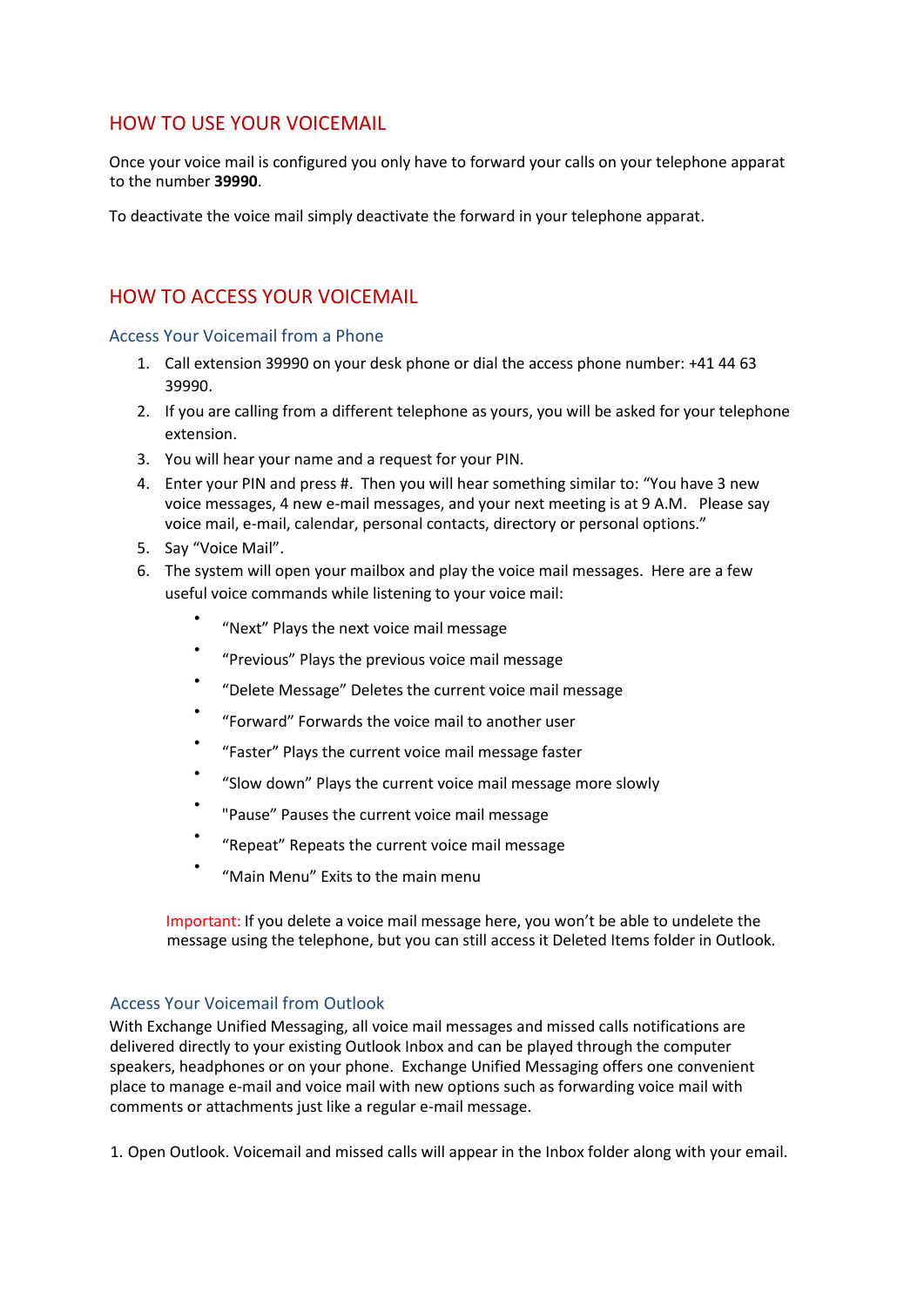- 2. Double click on the message (or view the reading pane) and you will see an integrated Microsoft® Windows Media Player.
- 3. Simply click on the Play button and listen to the message through the computer speakers.
- 4. If the calling telephone number is known to the UM Server you will also receive additional information about the caller such as mail address, other telephone numbers, etc.

#### MANAGING VOICEMAIL OPTIONS THROUGH OUTLOOK WEB APP

The best way to manage your voicemail options is through the Outlook Web App (OWA), which you can access directly via the web at http://mail.ethz.ch/owa or through the File tab of Outlook 2010.

From OWA you can reset your PIN, select Greetings, manage your Voice Access, specify your Play on Phone settings, choose your Voicemail Preview preferences, and specify your notifications.

## Accessing Voice Mail Options through Outlook Web App

- 1. Go to http://mail.ethz.ch/owa and login
- 2. Click on the Option button on the upper right corner of the window
- 3. From the left-hand menu, click the Phone link

#### Accessing Voice Mail Options through the Outlook 2010 for Windows

- 1. From the File tab, click on the Info button
- 2. Select Manage Voice Mail (at the bottom of the page).
- 3. This will send you to OWA to continue managing your Voicemail.

Both previous options bring you to the configuration window. What you will see here, depends on your Profile (see pictures in Appendix I).

#### Reset PIN

- 1. Click the Reset my voice mail PIN… link and verify you want to reset your PIN in the dialog box that appears.
- 2. An email containing a new temporary PIN will be sent to your inbox.

#### Greetings

- 1. Click on a radio button to select the desired greeting option.
- 2. Click Call me to play or record the selected greeting to listen to and/or change your greeting.
- 3. Be sure to save your settings by clicking Save at the bottom of the page.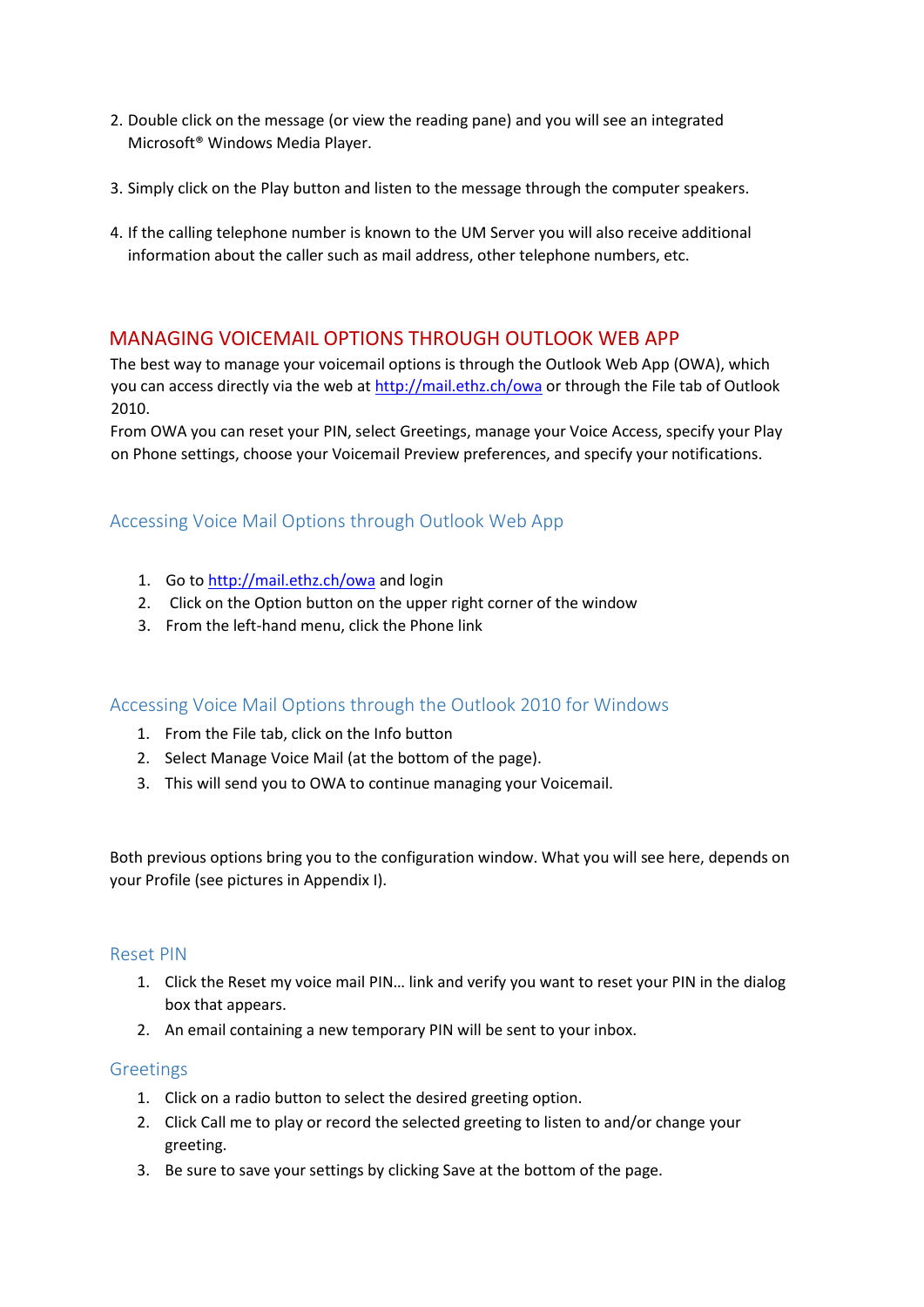## Outlook Voice Access

These options are for when you access your mailbox via a telephone. You can change the order in which new voicemails are played and choose which email folder is accessed when you call for your email.

#### Notifications

You can choose to receive a notification in your inbox when you miss a phone call and the caller does not leave a message. You can disable that missed call notification here. Be sure to scroll to the bottom of the page and click Save to save your settings.

## Call Answering Rules

You can define special rules to handle calls when you send your calls to voice mail:

- Different actions on different conditions
- Different greetings
- Transfer calls instead of sending them to the answering machine
- etc.

The rules listed in this section will be applied in the order shown.